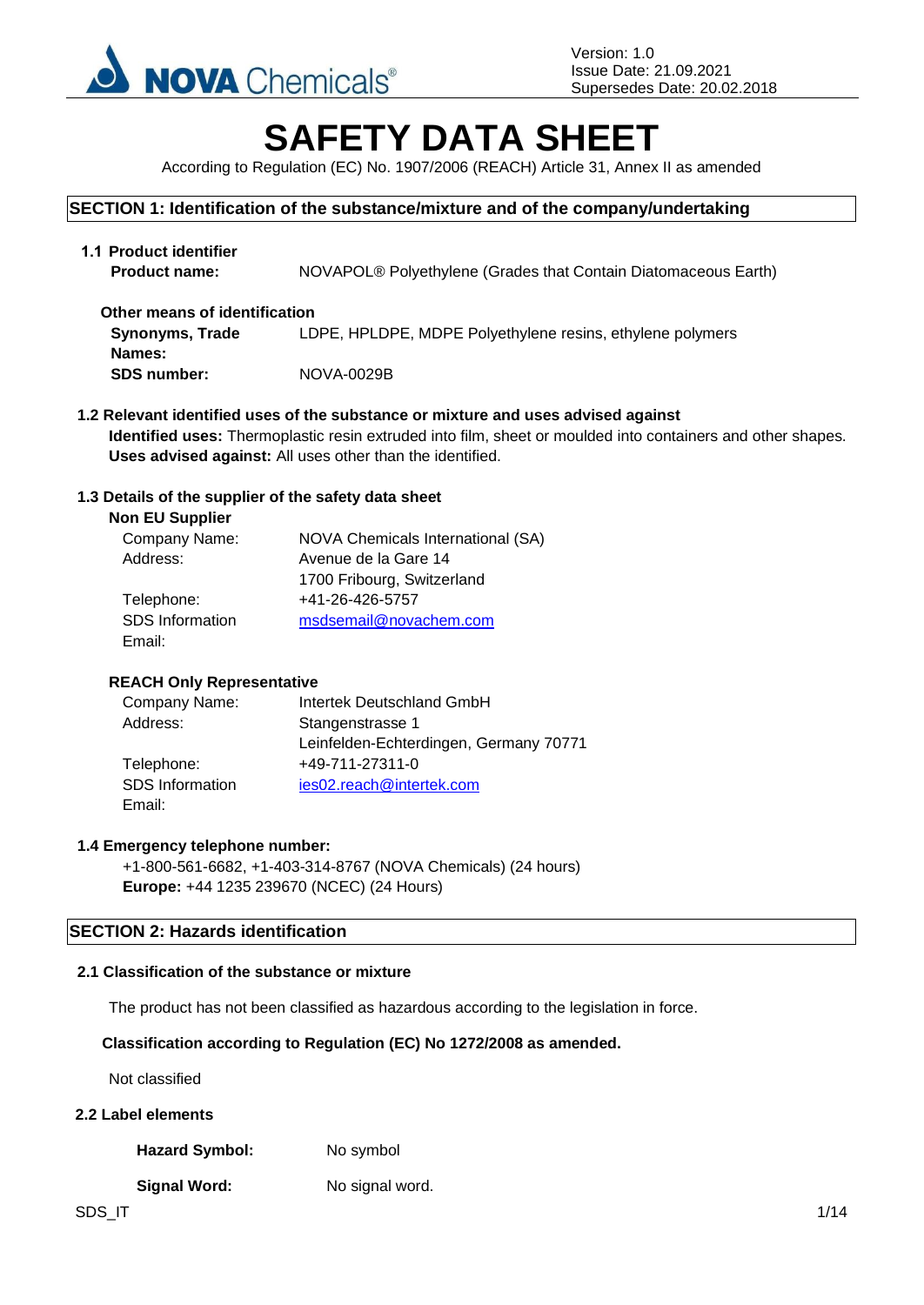

## Hazard Statement(s): not applicable

## **Precautionary Statements:**

| <b>Prevention:</b> | P210: Keep away from heat, hot surfaces, sparks, open flames and other<br>ignition sources. No smoking.<br>P240: Ground and bond container and receiving equipment.<br>P241: Use explosion-proof [electrical/ventilating/lighting] equipment.<br>P264: Wash hands thoroughly after handling.<br>P271: Use only outdoors or in a well-ventilated area.<br>P273: Avoid release to the environment.<br>P280: Wear protective gloves/protective clothing/eye protection/face<br>protection.<br>P284: [In case of inadequate ventilation] wear respiratory protection. |
|--------------------|-------------------------------------------------------------------------------------------------------------------------------------------------------------------------------------------------------------------------------------------------------------------------------------------------------------------------------------------------------------------------------------------------------------------------------------------------------------------------------------------------------------------------------------------------------------------|
| <b>Response:</b>   | P301+P330+P331: IF SWALLOWED: Rinse mouth. Do NOT induce<br>vomiting.<br>P313: Get medical advice/attention.<br>P302+P352: IF ON SKIN: Wash with plenty of water/soap.<br>P332+P313: If skin irritation occurs: Get medical advice/attention.<br>P304+P340: IF INHALED: Remove person to fresh air and keep<br>comfortable for breathing.<br>P305+P351+P338: IF IN EYES: Rinse cautiously with water for several<br>minutes. Remove contact lenses, if present and easy to do. Continue<br>rinsing.                                                               |
| Storage:           | P401: Store in accordance with local/regional/national regulations.<br>P410: Protect from sunlight.                                                                                                                                                                                                                                                                                                                                                                                                                                                               |
| Disposal:          | P501: Dispose of contents/container in accordance with<br>local/regional/national/international regulations.<br>P502: Refer to manufacturer or supplier for information on recovery or<br>recycling.                                                                                                                                                                                                                                                                                                                                                              |
| 2.3 Other hazards  | If small particles are generated during further processing, handling or by<br>other means, may form combustible dust concentrations in air. Spilled<br>product may create a dangerous slipping hazard. The cristobalite is<br>inextricably bound or coated in the resin.                                                                                                                                                                                                                                                                                          |
|                    | PBT assessment does not apply.                                                                                                                                                                                                                                                                                                                                                                                                                                                                                                                                    |
|                    | <b>Endocrine Disruption-Toxicity</b><br>The substance/mixture does not contain components considered to have<br>endocrine disrupting properties according to REACH Article 57(f) or<br>Commission Delegated regulation (EU) 2017/2100 or Commission<br>Regulation (EU) 2018/605 at levels of 0.1% or higher.                                                                                                                                                                                                                                                      |
|                    | <b>Endocrine Disruption-Ecotoxicity</b><br>The substance/mixture does not contain components considered to have<br>endocrine disrupting properties according to REACH Article 57(f) or<br>Commission Delegated regulation (EU) 2017/2100 or Commission<br>Regulation (EU) 2018/605 at levels of 0.1% or higher.                                                                                                                                                                                                                                                   |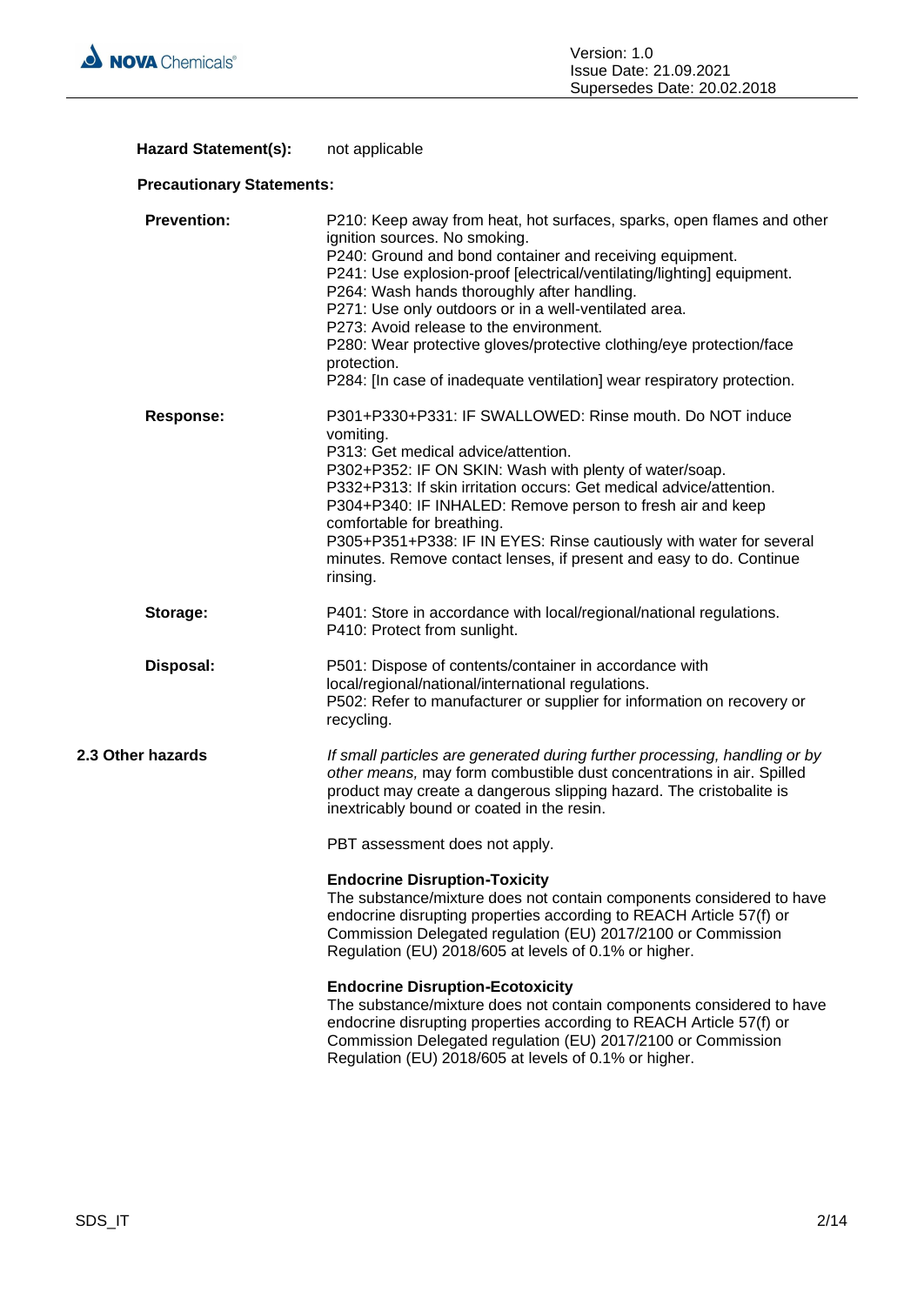## **SECTION 3: Composition/information on ingredients**

## **3.2 Mixtures**

| Chemical name Concentration CAS-No. |               |            | EC No.    | <b>REACH</b><br><b>Registration</b><br>No. | <b>IM-Factor:</b>      | <b>Notes</b> |
|-------------------------------------|---------------|------------|-----------|--------------------------------------------|------------------------|--------------|
| Cristobalite                        | $0.1 - 0.3\%$ | 14464-46-1 | 238-455-4 | $^{\star\star}$ In<br>compliance           | No data<br>lavailable. | #            |

\* All concentrations are percent by weight.

# This substance has workplace exposure limit(s).

## This substance is listed as SVHC.

#### **Classification**

| <b>Chemical name</b> | <b>Classification</b>                                                                                                                                                                                                                                                                             | <b>Notes</b> |
|----------------------|---------------------------------------------------------------------------------------------------------------------------------------------------------------------------------------------------------------------------------------------------------------------------------------------------|--------------|
| Cristobalite         | Classification: Skin Irrit.: 2: H315; Eye Irrit.: 2: H319; Carc.: 1A:<br>H350;<br>Supplemental label information: None known.<br>Specific concentration limit: None known.<br>Acute toxicity, oral: None known.<br>Acute toxicity, inhalation: None known.<br>Acute toxicity, dermal: None known. |              |

CLP: Regulation No. 1272/2008.

The full text for all H-statements is displayed in section 16.

Additional Information: \*\* Cristobalite is a component of the additive, Kieselguhr, soda ash fluxcalcined (CAS# 68855-54-9, EC No. 272-489-0) which was registered under REACH by NOVA Chemicals' Only Representative. The cristobalite is inextricably bound or coated in the resin.

## **SECTION 4: First aid measures**

| 4.1 Description of first aid measures<br>Inhalation:                   | IF INHALED: Remove person to fresh air and keep comfortable for<br>breathing. Get medical advice/attention.                                                                                                                                                                                                                                                                                                                                                      |  |
|------------------------------------------------------------------------|------------------------------------------------------------------------------------------------------------------------------------------------------------------------------------------------------------------------------------------------------------------------------------------------------------------------------------------------------------------------------------------------------------------------------------------------------------------|--|
| <b>Skin Contact:</b>                                                   | IF ON SKIN: Wash with plenty of water/soap. If skin irritation occurs: Get<br>medical advice/attention.                                                                                                                                                                                                                                                                                                                                                          |  |
| Eye contact:                                                           | IF IN EYES: Rinse cautiously with water for several minutes. Remove<br>contact lenses, if present and easy to do. Continue rinsing. Get medical<br>advice/attention.                                                                                                                                                                                                                                                                                             |  |
| Ingestion:                                                             | IF SWALLOWED: Rinse mouth. Do NOT induce vomiting. Get medical<br>advice/attention.                                                                                                                                                                                                                                                                                                                                                                              |  |
| 4.2 Most important symptoms<br>and effects, both acute and<br>delayed: | Thermal burns. Respiratory tract irritation. Mechanical irritation. The<br>cristobalite is inextricably bound or coated in the resin, which minimizes the<br>likelihood of exposure.                                                                                                                                                                                                                                                                             |  |
| Treatment:                                                             | 4.3 Indication of any immediate medical attention and special treatment needed<br>After adequate first aid, no further treatment is required unless symptoms<br>reappear. For more detailed medical emergency support information, call<br>+1-800-561-6682 or +1-403-314-8767 (24 hours, NOVA Chemicals<br>Emergency Response). Burns should be treated as thermal burns. Molten<br>resin will come off as healing occurs; therefore, immediate removal from the |  |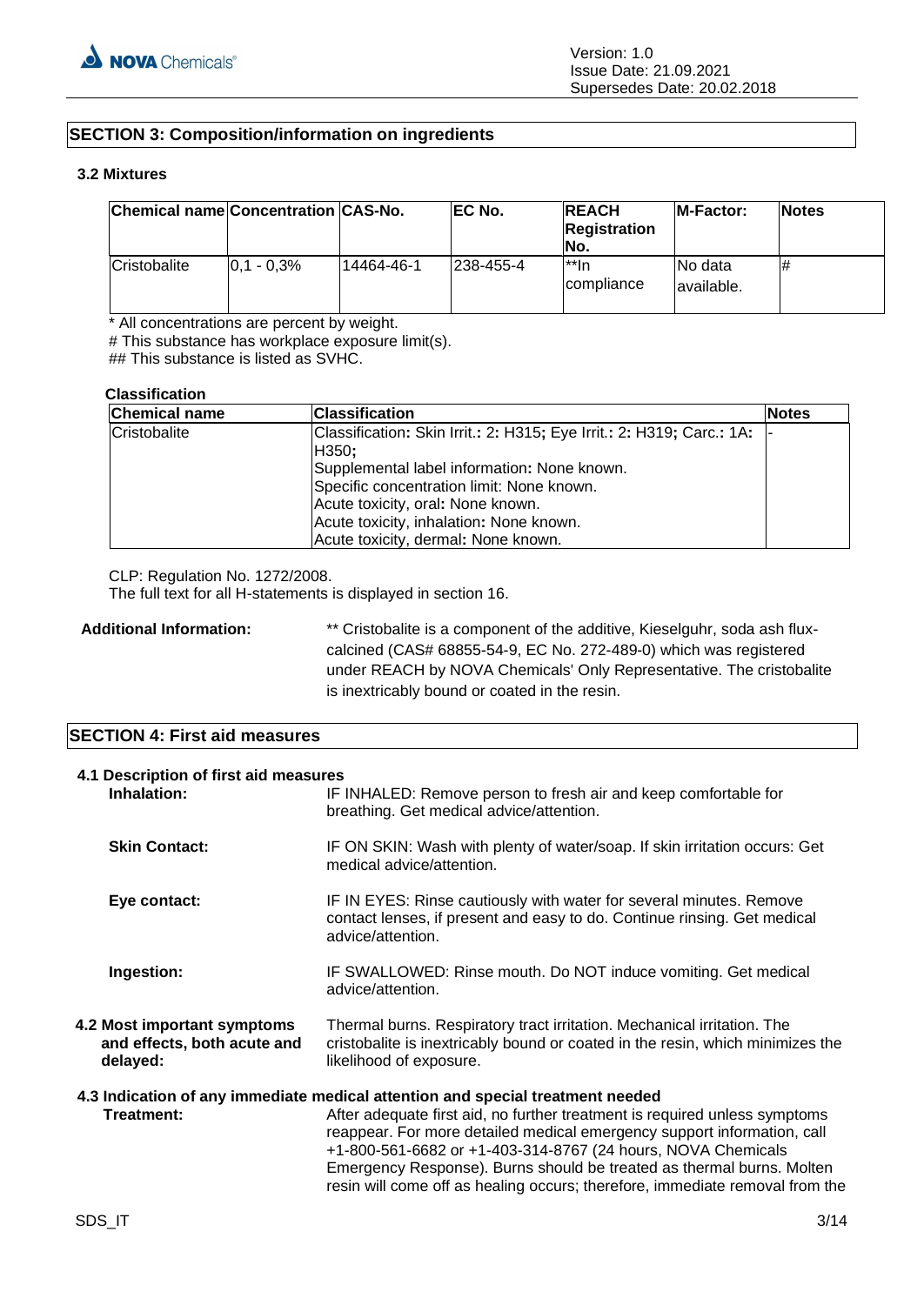skin is not necessary. Treatment should be directed at the control of symptoms and the clinical condition of the patient. No adverse effects due to ingestion are expected. The cristobalite is inextricably bound or coated in the resin, which minimizes the likelihood of exposure.

## **SECTION 5: Firefighting measures**

| <b>General Fire Hazards:</b>                                               | Solid resins support combustion but do not meet combustible definition.<br>Product will burn at high temperatures but is not considered flammable.<br>Under fire conditions, product will readily burn and emit irritating smoke.<br>Powdered material may form explosive dust-air mixtures.                                                                                                                                                                                                                                                                                                                  |  |
|----------------------------------------------------------------------------|---------------------------------------------------------------------------------------------------------------------------------------------------------------------------------------------------------------------------------------------------------------------------------------------------------------------------------------------------------------------------------------------------------------------------------------------------------------------------------------------------------------------------------------------------------------------------------------------------------------|--|
| 5.1 Extinguishing media<br><b>Suitable extinguishing</b><br>media:         | Water fog or water spray. Small fires: Dry chemical, carbon dioxide (CO2)<br>or foam.                                                                                                                                                                                                                                                                                                                                                                                                                                                                                                                         |  |
| <b>Unsuitable extinguishing</b><br>media:                                  | Avoid water in straight hose stream; will scatter and spread fire.                                                                                                                                                                                                                                                                                                                                                                                                                                                                                                                                            |  |
| 5.2 Special hazards arising<br>from the substance or<br>mixture:           | Upon heating, polyethylene may emit various oligomers, waxes and<br>oxygenated hydrocarbons as well as carbon dioxide, carbon monoxide and<br>small amounts of other organic vapours (e.g. aldehydes, acrolein).<br>Inhalation of these decomposition products may be hazardous. Powdered<br>material may form explosive dust-air mixtures. Risk of dust-air explosion is<br>increased if flammable vapours are also present. Static discharge: material<br>can accumulate static charges which may cause an incendiary electrical<br>discharge.                                                              |  |
| 5.3 Advice for firefighters<br><b>Special fire fighting</b><br>procedures: | Keep upwind. Keep unauthorised personnel away. Move containers from<br>fire area if you can do so without risk. Fight fire from maximum distance or<br>use unmanned holders or monitor nozzles. Apply extinguishing media<br>carefully to avoid creating airborne dust. Water may be used to flood the<br>area. Use water spray to cool fire exposed surfaces and to protect<br>personnel. Avoid inhaling any smoke and combustion materials. Remove<br>and isolate contaminated clothing and shoes. Prevent run-off from fire<br>control or dilution from entering streams, sewers or drinking water supply. |  |
| <b>Special protective</b><br>equipment for firefighters:                   | Firefighters must use standard protective equipment including flame<br>retardant coat, helmet with face shield, gloves, rubber boots, and in<br>enclosed spaces, SCBA.                                                                                                                                                                                                                                                                                                                                                                                                                                        |  |

## **SECTION 6: Accidental release measures**

| 6.1 Personal precautions,<br>protective equipment and<br>emergency procedures: | Isolate area. Alert stand-by emergency and fire fighting personnel. Dust<br>deposits should not be allowed to accumulate on surfaces, as these may<br>form an explosive mixture if they are released into the atmosphere in<br>sufficient concentration.                                                                                                                                                                                                                                                                                                         |
|--------------------------------------------------------------------------------|------------------------------------------------------------------------------------------------------------------------------------------------------------------------------------------------------------------------------------------------------------------------------------------------------------------------------------------------------------------------------------------------------------------------------------------------------------------------------------------------------------------------------------------------------------------|
| 6.2 Environmental precautions:                                                 | Prevent entry into waterways, sewer, basements or confined areas.                                                                                                                                                                                                                                                                                                                                                                                                                                                                                                |
| 6.3 Methods and material for<br>containment and cleaning<br>up:                | Wear appropriate personal protective equipment. Do not touch or walk<br>through spilled material. In case of leakage, eliminate all ignition sources.<br>Stop leak if safe to do so. Prevent entry into waterways, sewer, basements<br>or confined areas. Spilled product may create a dangerous slipping hazard.<br>Use appropriate tools to put the spilled solid in an appropriate disposal or<br>recovery container. Recover and reclaim or recycle, if practical. Avoid<br>dispersal of dust in the air (i.e., clearing dust surfaces with compressed air). |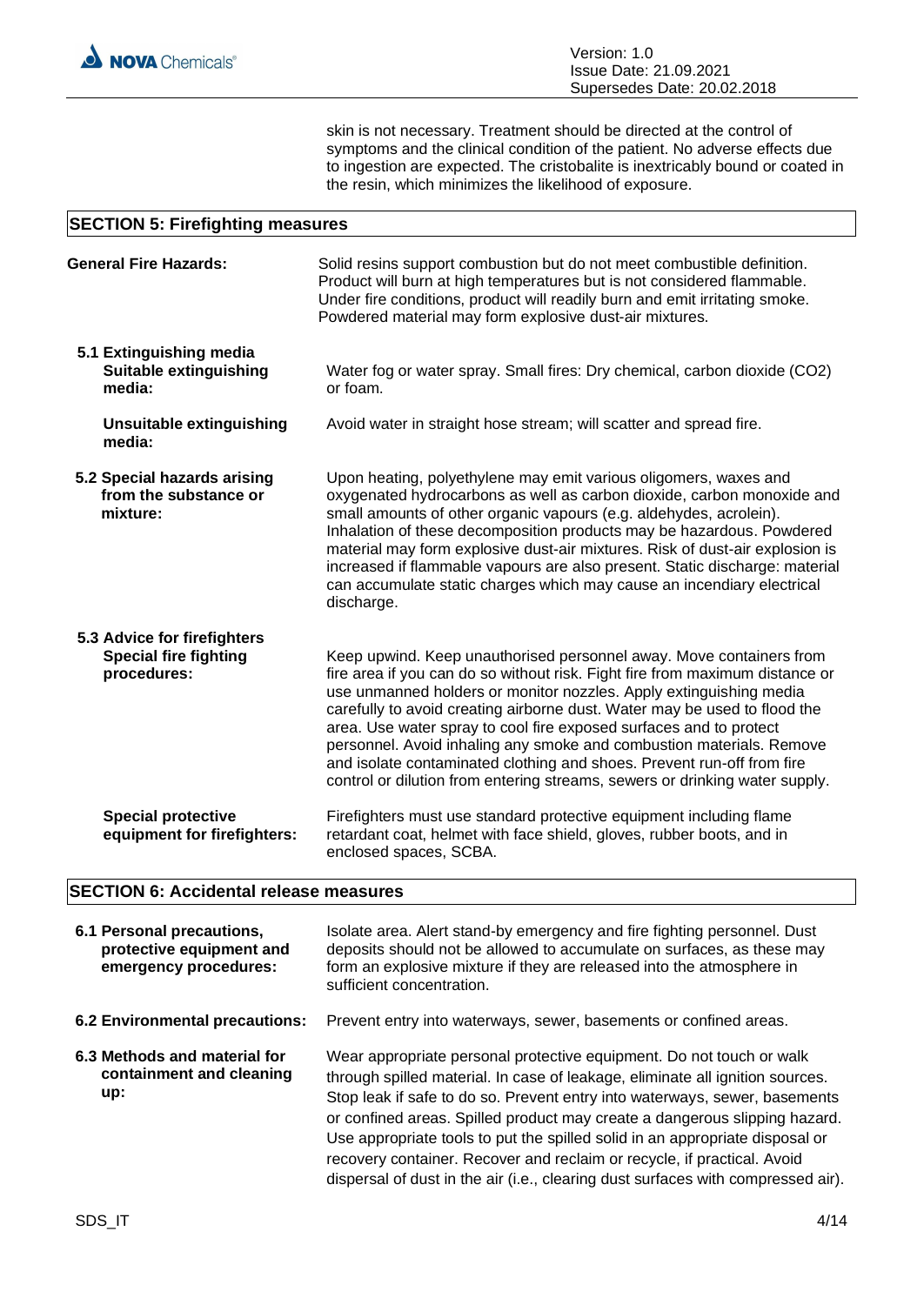

| 6.4 Reference to other                  | See Section 8 for recommended Personal Protective Equipment and see |
|-----------------------------------------|---------------------------------------------------------------------|
| sections:                               | Section 13 for waste disposal considerations.                       |
| <b>SECTION 7: Handling and storage:</b> |                                                                     |

| 7.1 Precautions for safe<br>handling:                                   | Keep away from uncontrolled heat and incompatible materials. Ground all<br>material handling and transfer equipment. Wash hands thoroughly after<br>handling. Prevent dust accumulation to minimise explosion hazard. For<br>additional information on control of static and minimizing potential dust and<br>fire hazards, refer to NFPA-654, "Standard for the Prevention of Fire and<br>Dust Explosions from the Manufacturing, Processing and Handling of<br>Combustible Particulate Solids, 2013 Edition". Use in a well-ventilated area.<br>Avoid release to the environment. Wear eye protection/protective gloves as<br>needed/wear full face-shield during thermal processing if contact with<br>molten material is possible/wear respirator if dusty. Spilled product may<br>create a dangerous slipping hazard.                                 |
|-------------------------------------------------------------------------|------------------------------------------------------------------------------------------------------------------------------------------------------------------------------------------------------------------------------------------------------------------------------------------------------------------------------------------------------------------------------------------------------------------------------------------------------------------------------------------------------------------------------------------------------------------------------------------------------------------------------------------------------------------------------------------------------------------------------------------------------------------------------------------------------------------------------------------------------------|
| 7.2 Conditions for safe storage,<br>including any<br>incompatibilities: | Store in accordance with all current regulations and standards. Storage<br>area should be clearly identified, well-illuminated and clear of obstruction.<br>Store in closed, grounded and properly designed vessels. Keep away from<br>uncontrolled heat and incompatible materials. Protect from sunlight.<br>Outdoor storage of product in bags requires protection from ultra-violet<br>sunlight by use of a UV stabilized bag or alternate means. Avoid<br>accumulation of dust by frequent cleaning and suitable construction of<br>storage and handling areas. Keep shovels and vacuum systems readily<br>available for cleanup of loose material. DO NOT enter filled bulk containers<br>and attempt to walk over product, due to risk of slipping and possible<br>suffocation. Use a fall arrest system when working near open bulk<br>containers. |
| $7.2$ Creating and $1.21$                                               | Thomas polontic nocin in duty dolar films in boot on moulded into contoiners                                                                                                                                                                                                                                                                                                                                                                                                                                                                                                                                                                                                                                                                                                                                                                               |

## **7.3 Specific end use(s):** Thermoplastic resin extruded into film, sheet or moulded into containers and other shapes.

## **SECTION 8: Exposure controls/personal protection**

## **8.1 Control parameters Occupational Exposure Limits**

During dusty conditions ACGIH recommends for Particles (insoluble or poorly soluble) not otherwise specified a TWA of 10 mg/m3 (inhalable particles), 3 mg/m3 TWA (respirable particles). **Italy:** 10 mg/m3 (TWA) (Inhalable.); 3 mg/m3 (TWA) (Respirable.); For Particles Not Otherwise Specified The cristobalite is inextricably bound or coated in the resin, which minimizes the likelihood of exposure.

| <b>Chemical name</b>                   | Type       | <b>Exposure Limit Values</b> | Source                                        |
|----------------------------------------|------------|------------------------------|-----------------------------------------------|
| Cristobalite - Respirable<br>fraction. | <b>TWA</b> | 0,025 mg/m3                  | Italy. Occupational Exposure Limits (08 2012) |

## **8.2 Exposure controls**

## **Appropriate Engineering Controls:**

Engineering methods to reduce hazardous exposure are preferred controls. Methods include mechanical ventilation (dilution and local exhaust) process or personal enclosure, remote and automated operation, control of process conditions, leak detection and repair systems, and other process modifications. Ensure all exhaust ventilation systems are discharged to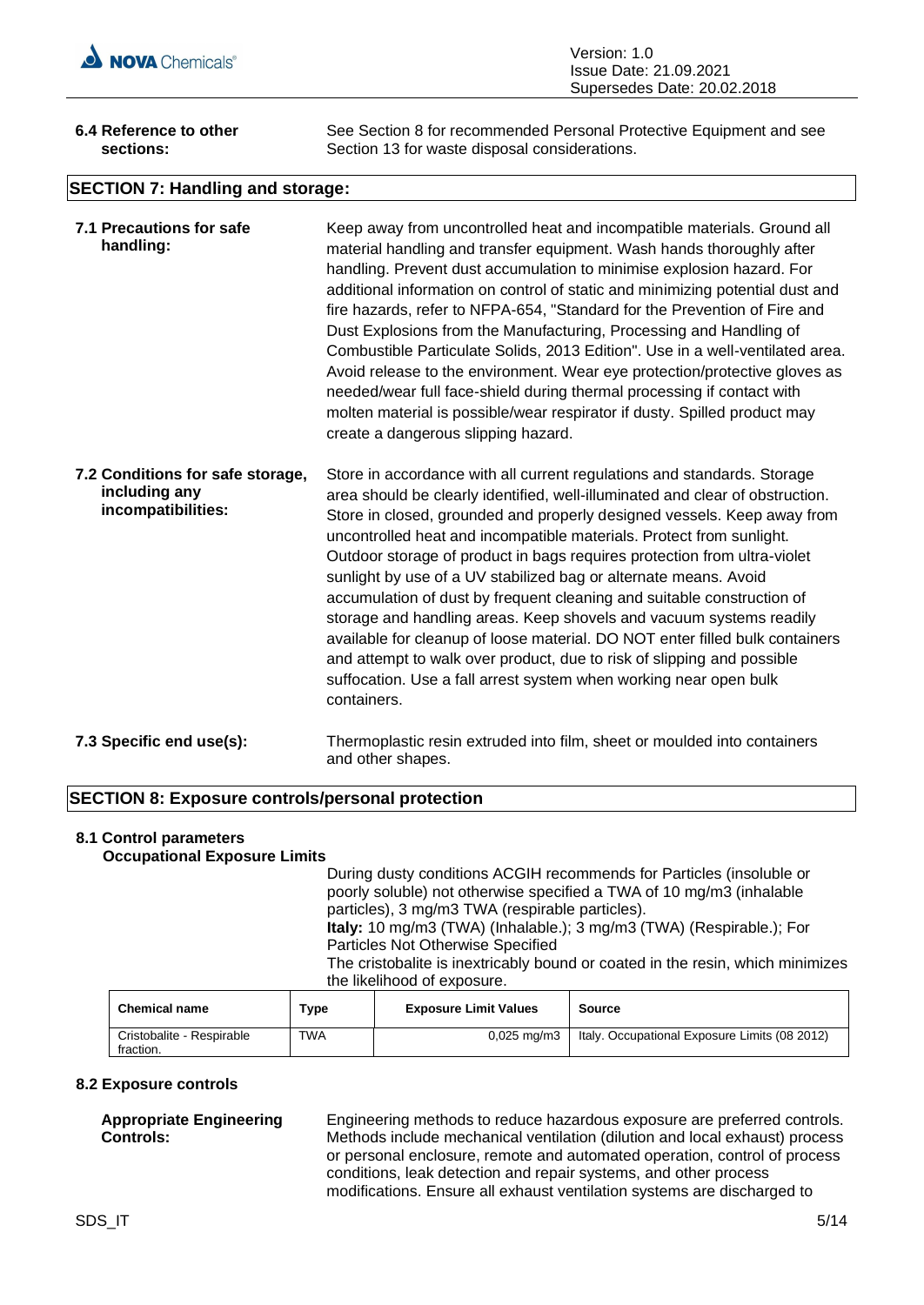| outdoors, away from air intakes and ignition sources. Supply sufficient    |
|----------------------------------------------------------------------------|
| replacement air to make up for air removed by exhaust systems.             |
| Administrative (procedure) controls and use of personal protective         |
| equipment may also be required. It is recommended that all dust control    |
| equipment such as local exhaust ventilation and material transport systems |
| involved in handling of this product contain explosion relief vents or an  |
| explosion suppression system or an oxygen-deficient environment. Use       |
| only appropriately classified electrical equipment and powered industrial  |
| trucks.                                                                    |
|                                                                            |

## **Individual protection measures, such as personal protective equipment**

**General information:** Personal protective equipment (PPE) should not be considered a long-term solution to exposure control. Employer programs to properly select, fit, maintain and train employees to use equipment must accompany PPE. Consult a competent industrial hygiene resource, the PPE manufacturer's recommendation, and/or applicable regulations to determine hazard potential and ensure adequate protection. **Eye/face protection:** Safety glasses. Wear a face shield when working with molten material. **Skin protection<br>
Hand Protection:** Wear gloves to protect against thermal burns. **Other:** Wear appropriate clothing to prevent any possibility of skin contact. Wear work clothes with long sleeves and pants. Safety footwear with good traction is recommended to help prevent slipping. Static Dissipative (SD) rated footwear is also recommended. **Respiratory Protection:** Appropriate approved air-purifying respirator that meets the requirements of the European Standard for Respiratory Protection (EN 149) or selfcontained breathing apparatus should be used. Air supplied breathing apparatus must be used when oxygen concentrations are low or if airborne concentrations exceed the limits of the air-purifying respirators. **Hygiene measures:** Use effective control measures and PPE to maintain worker exposure to concentrations that are below these limits. Ensure that eyewash stations and safety showers are in close proximity to work locations. **Environmental Controls:** Follow all applicable environmental protection legislation.

## **SECTION 9: Physical and chemical properties**

#### **9.1 Information on basic physical and chemical properties Appearance**

| solid                                                                                                     |
|-----------------------------------------------------------------------------------------------------------|
| Pellets or Granular powder                                                                                |
| white / colourless / translucent                                                                          |
| Minimal, Mild                                                                                             |
| No data available.                                                                                        |
| 105 - 125 °C (221 - 257 °F) (Melting Point) 80 - 105 °C<br>$(176 - 221 \degree F)$ (Softening point)      |
| not applicable                                                                                            |
| May form combustible dust concentrations in air.<br>Upper/lower limit on flammability or explosive limits |
| not applicable                                                                                            |
| not applicable                                                                                            |
|                                                                                                           |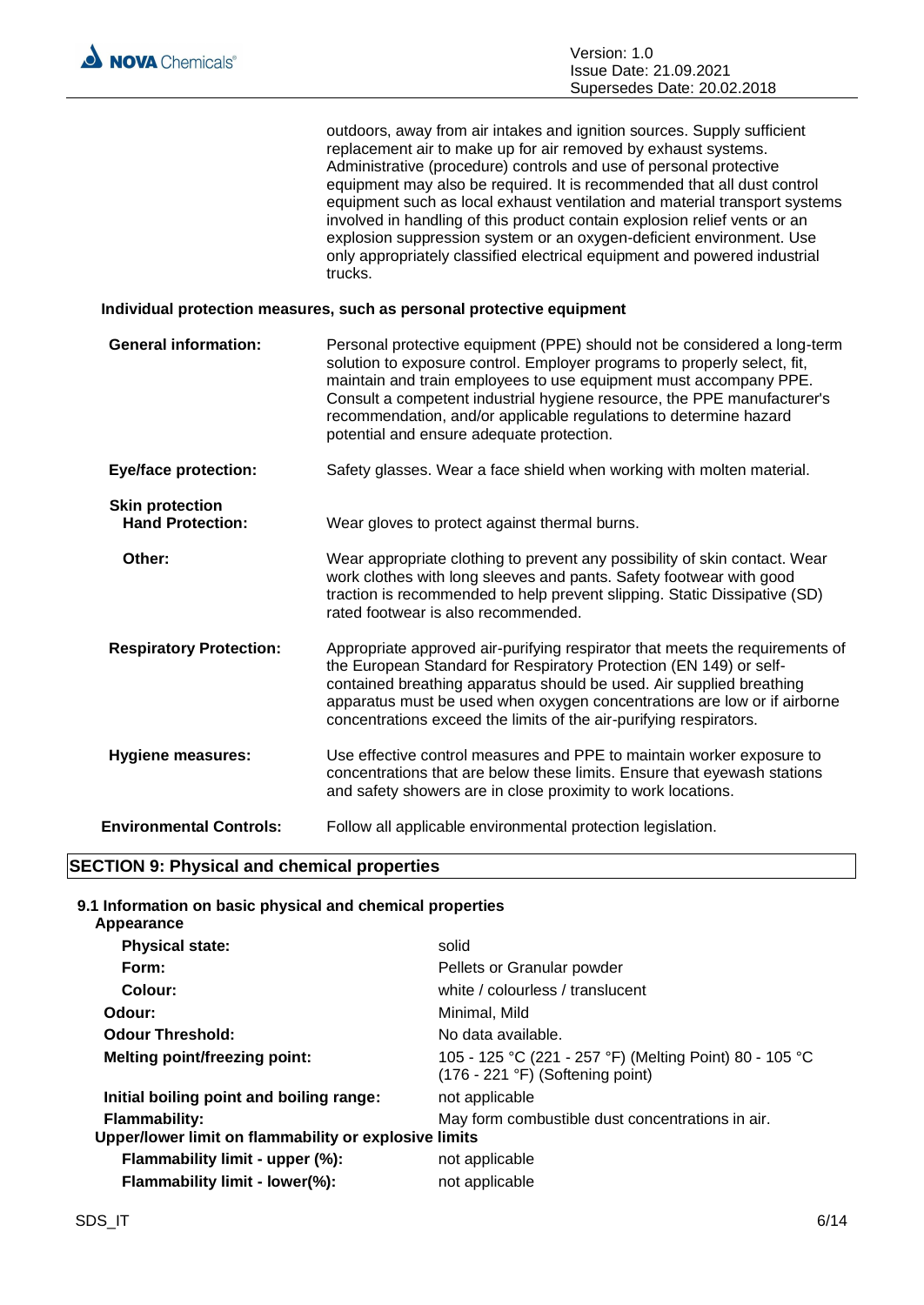| <b>Flash Point:</b>                      |                | not applicable              |
|------------------------------------------|----------------|-----------------------------|
| <b>Auto-ignition temperature:</b>        |                | 330 - 410 °C (626 - 770 °F) |
| <b>Decomposition temperature:</b>        |                | $>$ 300 °C ( $>$ 572 °F)    |
| pH:                                      |                | not applicable              |
| <b>Viscosity</b>                         |                |                             |
| Kinematic viscosity:                     |                | not applicable              |
| Solubility(ies)                          |                |                             |
| <b>Solubility in water:</b>              |                | Insoluble in water          |
| Solubility (other):                      |                | No data available.          |
| Partition coefficient (n-octanol/water): |                | not applicable              |
| Vapour pressure:                         |                | not applicable              |
| <b>Relative density:</b>                 |                | $0,910 - 0,940$             |
| Density:                                 |                | 910 - 940 kg/m3             |
| <b>Relative vapour density:</b>          |                | not applicable              |
| Vapour density:                          |                | not applicable              |
| <b>Particle characteristics</b>          |                |                             |
| <b>Particle Size:</b>                    |                | $0,1 - 5$ MM                |
| 9.2 Other information                    |                |                             |
| <b>Oxidising Properties:</b>             | not applicable |                             |
| <b>Evaporation Rate:</b>                 | not applicable |                             |

## **SECTION 10: Stability and reactivity**

| <b>10.1 Reactivity:</b>                     | Contact with incompatible materials. Sources of ignition. Exposure to heat.                                                                                                                                                                                                                                                  |
|---------------------------------------------|------------------------------------------------------------------------------------------------------------------------------------------------------------------------------------------------------------------------------------------------------------------------------------------------------------------------------|
| 10.2 Chemical stability:                    | Material is stable under normal conditions.                                                                                                                                                                                                                                                                                  |
| 10.3 Possibility of hazardous<br>reactions: | Hazardous polymerization not likely to occur.                                                                                                                                                                                                                                                                                |
| 10.4 Conditions to avoid:                   | Avoid exposing to heat and contact with strong oxidising substances. Avoid<br>processing material over 300 °C (572 °F).                                                                                                                                                                                                      |
| 10.5 Incompatible Materials:                | Strong oxidising agents. Organic solvents, ether, gasoline, lubricating oils,<br>chlorinated hydrocarbons and aromatic hydrocarbons may react with and<br>degrade polyethylene. Powdered material may form explosive dust-air<br>mixtures. Risk of dust-air explosion is increased if flammable vapours are<br>also present. |
| 10.6 Hazardous decomposition<br>products:   | Upon decomposition, polyethylene may emit various oligomers, waxes and<br>oxygenated hydrocarbons as well as carbon dioxide, carbon monoxide and<br>small amounts of other organic vapours (e.g. aldehydes, acrolein).<br>Inhalation of these decomposition products may be hazardous.                                       |

## **SECTION 11: Toxicological information**

## **Information on likely routes of exposure**

| Inhalation:          | During processing, thermal fumes and inhalation of fine particles may<br>cause respiratory irritation. The cristobalite is inextricably bound or coated<br>in the resin, which minimizes the likelihood of exposure. |
|----------------------|----------------------------------------------------------------------------------------------------------------------------------------------------------------------------------------------------------------------|
| <b>Skin Contact:</b> | During processing, contact with powder or fines may cause mechanical                                                                                                                                                 |
| SDS IT               | 7/14                                                                                                                                                                                                                 |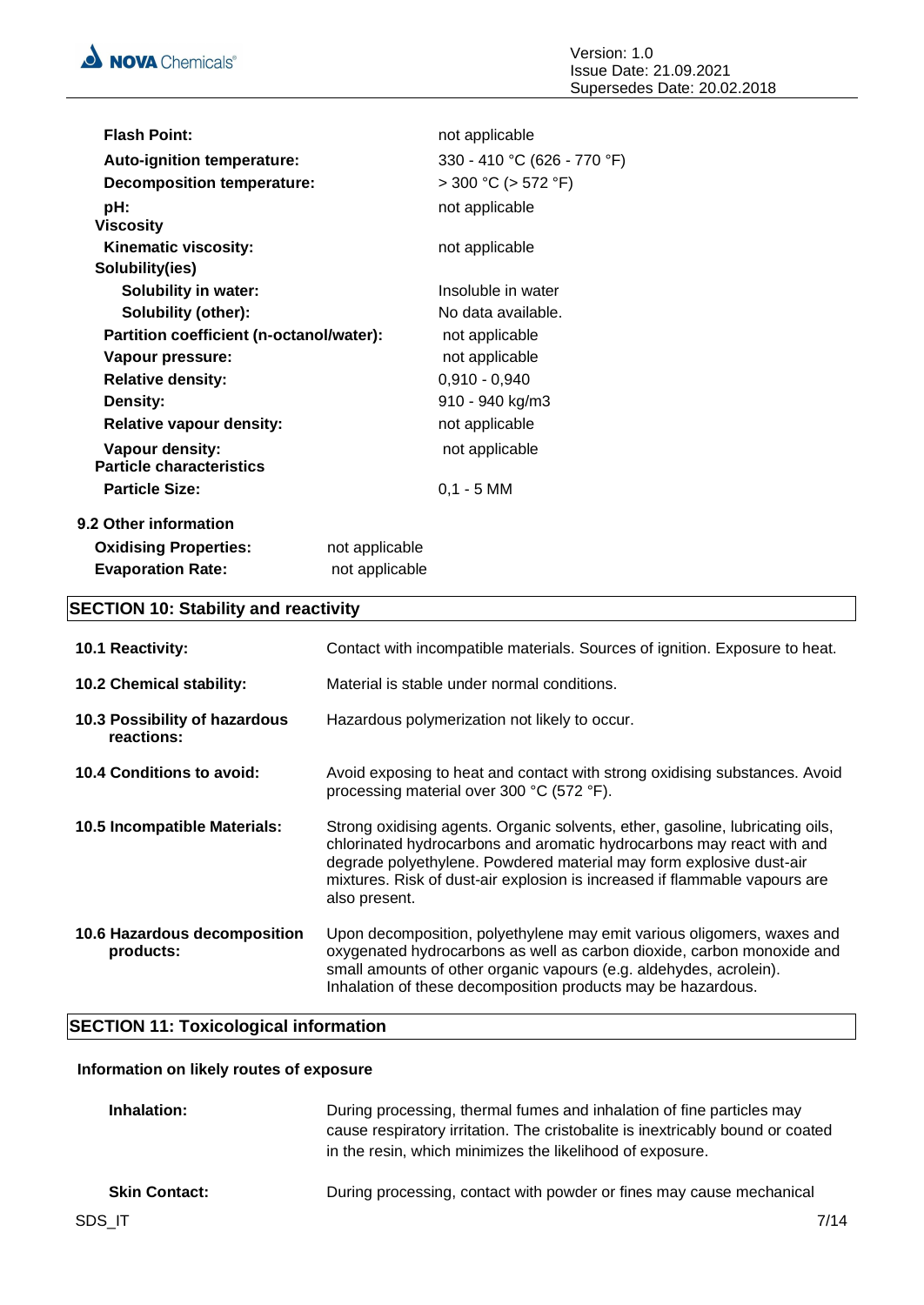

 $\equiv$ 

|                                                             | irritation. Molten material will produce thermal burns. The cristobalite is<br>inextricably bound or coated in the resin, which minimizes the likelihood of<br>exposure.                                                                         |
|-------------------------------------------------------------|--------------------------------------------------------------------------------------------------------------------------------------------------------------------------------------------------------------------------------------------------|
| Eye contact:                                                | During processing, contact with powder or fines may cause mechanical<br>irritation. Molten material will produce thermal burns. The cristobalite is<br>inextricably bound or coated in the resin, which minimizes the likelihood of<br>exposure. |
| Ingestion:                                                  | Ingestion of this product is not a likely route of exposure.                                                                                                                                                                                     |
|                                                             | Symptoms related to the physical, chemical and toxicological characteristics                                                                                                                                                                     |
| Inhalation:                                                 | Respiratory irritation.                                                                                                                                                                                                                          |
| <b>Skin Contact:</b>                                        | Mechanical irritation. Thermal burns. Negligible irritation of the skin based<br>on chemical structure (polymer).                                                                                                                                |
| Eye contact:                                                | Mechanical irritation. Thermal burns. May cause mild, short-lasting<br>discomfort to eyes.                                                                                                                                                       |
| Ingestion:                                                  | No adverse effects due to ingestion are expected.                                                                                                                                                                                                |
| 11.1 Information on toxicological effects                   |                                                                                                                                                                                                                                                  |
| <b>Acute toxicity</b>                                       |                                                                                                                                                                                                                                                  |
| Oral<br><b>Product:</b>                                     | LD $50:$ > 5.000 mg/kg (estimated)                                                                                                                                                                                                               |
| Dermal<br><b>Product:</b>                                   | Not classified for acute toxicity based on available data.                                                                                                                                                                                       |
| <b>Inhalation</b><br><b>Product:</b>                        | Not classified for acute toxicity based on available data.                                                                                                                                                                                       |
| <b>Repeated dose toxicity</b><br><b>Product:</b>            | No data available.                                                                                                                                                                                                                               |
| <b>Skin Corrosion/Irritation</b><br>Product:                | No data available.                                                                                                                                                                                                                               |
| <b>Components:</b><br>Cristobalite                          | Irritating. May cause abrasion to skin. The cristobalite is inextricably bound<br>or coated in the resin, which minimizes the likelihood of exposure.                                                                                            |
| <b>Serious Eye Damage/Eye Irritation</b><br><b>Product:</b> | No data available.                                                                                                                                                                                                                               |
| <b>Components:</b><br>Cristobalite                          | Irritating. May cause abrasion to cornea. The cristobalite is inextricably<br>bound or coated in the resin, which minimizes the likelihood of exposure.                                                                                          |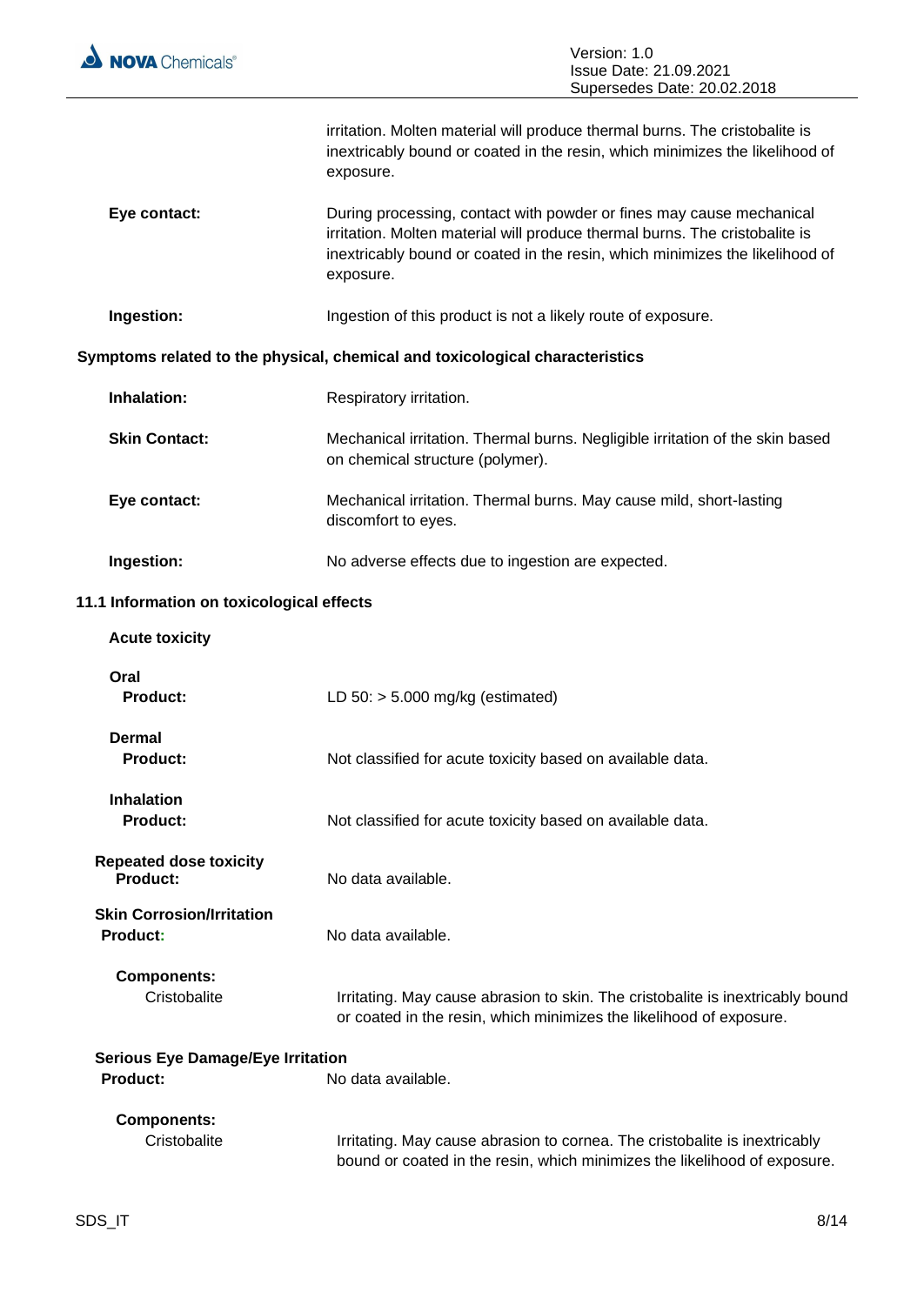

| <b>Respiratory or Skin Sensitisation</b><br>Product:                         | No data available.                                                                                                                                                                                                                                                                                                                                                        |
|------------------------------------------------------------------------------|---------------------------------------------------------------------------------------------------------------------------------------------------------------------------------------------------------------------------------------------------------------------------------------------------------------------------------------------------------------------------|
| <b>Germ Cell Mutagenicity</b>                                                |                                                                                                                                                                                                                                                                                                                                                                           |
| In vitro<br><b>Product:</b>                                                  | There are no known or reported genetic effects.                                                                                                                                                                                                                                                                                                                           |
| In vivo<br><b>Product:</b>                                                   | There are no known or reported genetic effects.                                                                                                                                                                                                                                                                                                                           |
| Carcinogenicity<br><b>Product:</b>                                           | Not classified                                                                                                                                                                                                                                                                                                                                                            |
| <b>Reproductive toxicity</b><br><b>Product:</b>                              | There are no known or reported reproductive effects.                                                                                                                                                                                                                                                                                                                      |
| <b>Specific Target Organ Toxicity - Single Exposure</b><br><b>Product:</b>   | No data available.                                                                                                                                                                                                                                                                                                                                                        |
| <b>Specific Target Organ Toxicity - Repeated Exposure</b><br><b>Product:</b> | No data available.                                                                                                                                                                                                                                                                                                                                                        |
| <b>Components:</b><br>Cristobalite                                           | Lungs, Respiratory system - The cristobalite is inextricably bound or coated<br>in the resin, which minimizes the likelihood of exposure.                                                                                                                                                                                                                                 |
| <b>Aspiration Hazard</b><br><b>Product:</b>                                  | Not classified.                                                                                                                                                                                                                                                                                                                                                           |
| 11.2 Information on health hazards                                           |                                                                                                                                                                                                                                                                                                                                                                           |
| <b>Endocrine Disruption</b><br><b>Product:</b>                               | The substance/mixture does not contain components considered to have<br>endocrine disrupting properties according to REACH Article 57(f) or<br>Commission Delegated regulation (EU) 2017/2100 or Commission<br>Regulation (EU) 2018/605 at levels of 0.1% or higher.                                                                                                      |
| <b>Other hazards</b><br><b>Product:</b>                                      | No data available.                                                                                                                                                                                                                                                                                                                                                        |
| <b>SECTION 12: Ecological information</b>                                    |                                                                                                                                                                                                                                                                                                                                                                           |
| <b>General information:</b>                                                  | NOVAPOL® resins are expected to be inert in the environment. They float<br>on water and are not biodegradable. They are not expected to<br>bioconcentrate (accumulate in the food chain) due to their high molecular<br>weight. NOVAPOL® pellets are not expected to be toxic if ingested but may<br>represent a choking hazard if ingested by waterfowl or aquatic life. |
| 12.1 Toxicity                                                                |                                                                                                                                                                                                                                                                                                                                                                           |
| <b>Acute toxicity</b>                                                        |                                                                                                                                                                                                                                                                                                                                                                           |
| <b>Fish</b><br><b>Product:</b>                                               | LC 50 (96 h): $> 100$ mg/l                                                                                                                                                                                                                                                                                                                                                |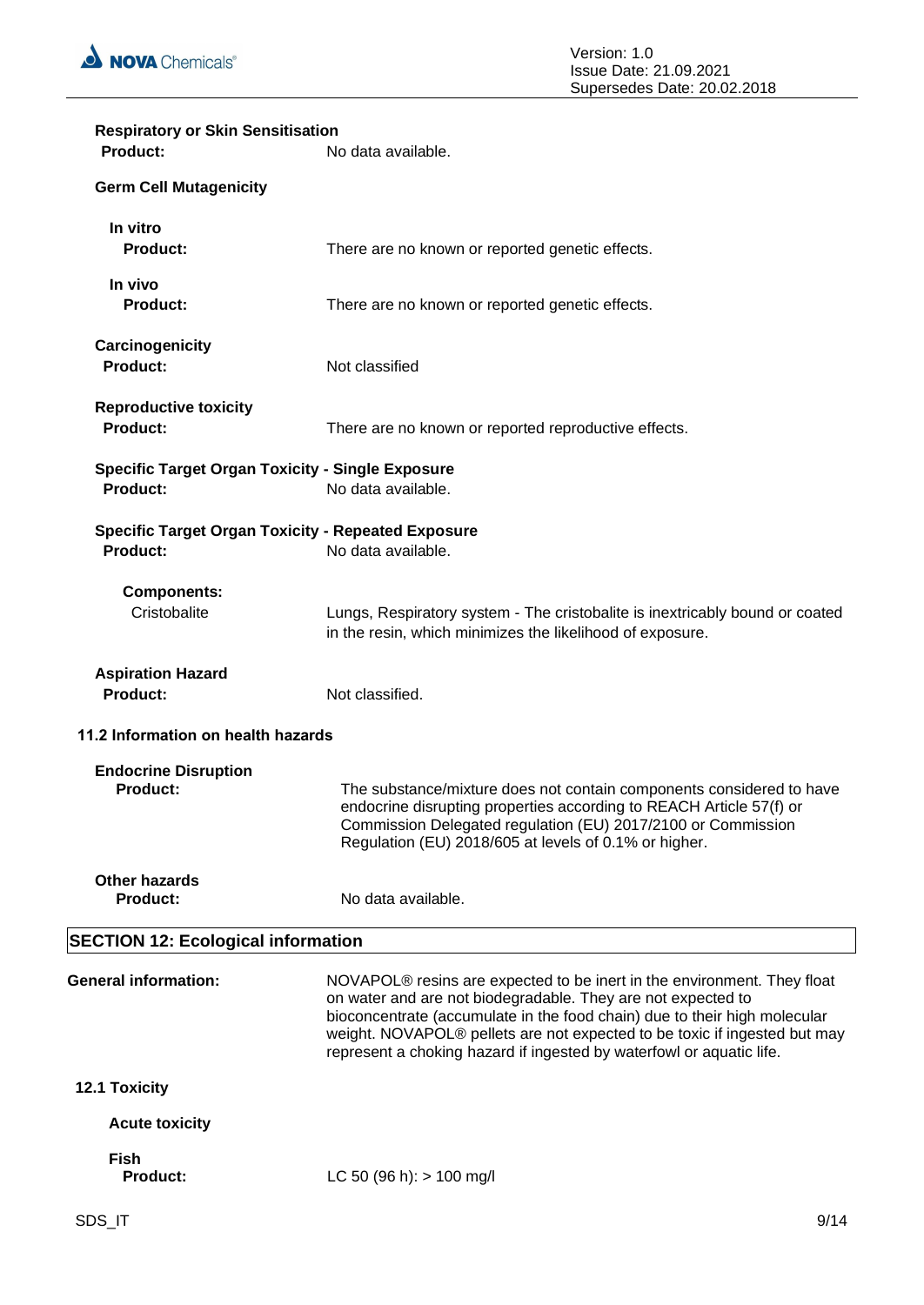| <b>Aquatic Invertebrates</b><br><b>Product:</b>                                           | EC 50 (Daphnia magna, 48 h): > 100 mg/l                                                                                                                                                                                                                                                                                                                                          |
|-------------------------------------------------------------------------------------------|----------------------------------------------------------------------------------------------------------------------------------------------------------------------------------------------------------------------------------------------------------------------------------------------------------------------------------------------------------------------------------|
| <b>Toxicity to aquatic plants</b><br><b>Product:</b>                                      | EC 50 (72 h): $> 100$ mg/l                                                                                                                                                                                                                                                                                                                                                       |
| <b>Chronic toxicity</b>                                                                   |                                                                                                                                                                                                                                                                                                                                                                                  |
| <b>Fish</b><br><b>Product:</b>                                                            | $NOEC :$ > 100 mg/l                                                                                                                                                                                                                                                                                                                                                              |
| <b>Aquatic Invertebrates</b><br><b>Product:</b>                                           | $NOEC : > 100$ mg/l                                                                                                                                                                                                                                                                                                                                                              |
| <b>Toxicity to aquatic plants</b><br><b>Product:</b>                                      | $NOEC :$ > 100 mg/l                                                                                                                                                                                                                                                                                                                                                              |
| 12.2 Persistence and degradability                                                        |                                                                                                                                                                                                                                                                                                                                                                                  |
| <b>Biodegradation</b><br><b>Product:</b>                                                  | Not readily degradable. Under optimal oxidation conditions, >99% of<br>polyethylene will remain intact after exposure to microbial actions. Product<br>will slowly change (embrittle) in the presence of sunlight, but will not fully<br>breakdown. Product buried in landfill has been found to be stable over time.<br>No toxic degradation products are known to be produced. |
| <b>BOD/COD Ratio</b><br><b>Product</b>                                                    | No data available.                                                                                                                                                                                                                                                                                                                                                               |
| 12.3 Bioaccumulative potential<br><b>Bioconcentration Factor (BCF)</b><br><b>Product:</b> | Pellets may accumulate in the digestive systems of birds and aquatic life,<br>causing injury and possible death due to starvation.                                                                                                                                                                                                                                               |
| Partition Coefficient n-octanol / water (log Kow)<br><b>Product:</b>                      | not applicable                                                                                                                                                                                                                                                                                                                                                                   |
| 12.4 Mobility in soil:                                                                    | Biologically persistent. This product has not been found to migrate through<br>soils.                                                                                                                                                                                                                                                                                            |
| 12.5 Results of PBT and vPvB assessment:<br><b>Product</b>                                | PBT assessment does not apply.                                                                                                                                                                                                                                                                                                                                                   |
| 12.6 Endocrine Disruption:<br><b>Product:</b>                                             | The substance/mixture does not contain components considered to have<br>endocrine disrupting properties according to REACH Article 57(f) or<br>Commission Delegated regulation (EU) 2017/2100 or Commission<br>Regulation (EU) 2018/605 at levels of 0.1% or higher.                                                                                                             |
| 12.7 Other adverse effects:                                                               | Pellets are persistent in aquatic and terrestrial systems.                                                                                                                                                                                                                                                                                                                       |
| <b>SECTION 13: Disposal considerations</b>                                                |                                                                                                                                                                                                                                                                                                                                                                                  |

## **13.1 Waste treatment methods**

**Disposal methods:** Dispose of contents/container to an appropriate treatment and disposal facility in accordance with applicable laws and regulations, and product characteristics at time of disposal. Preferred disposal methods for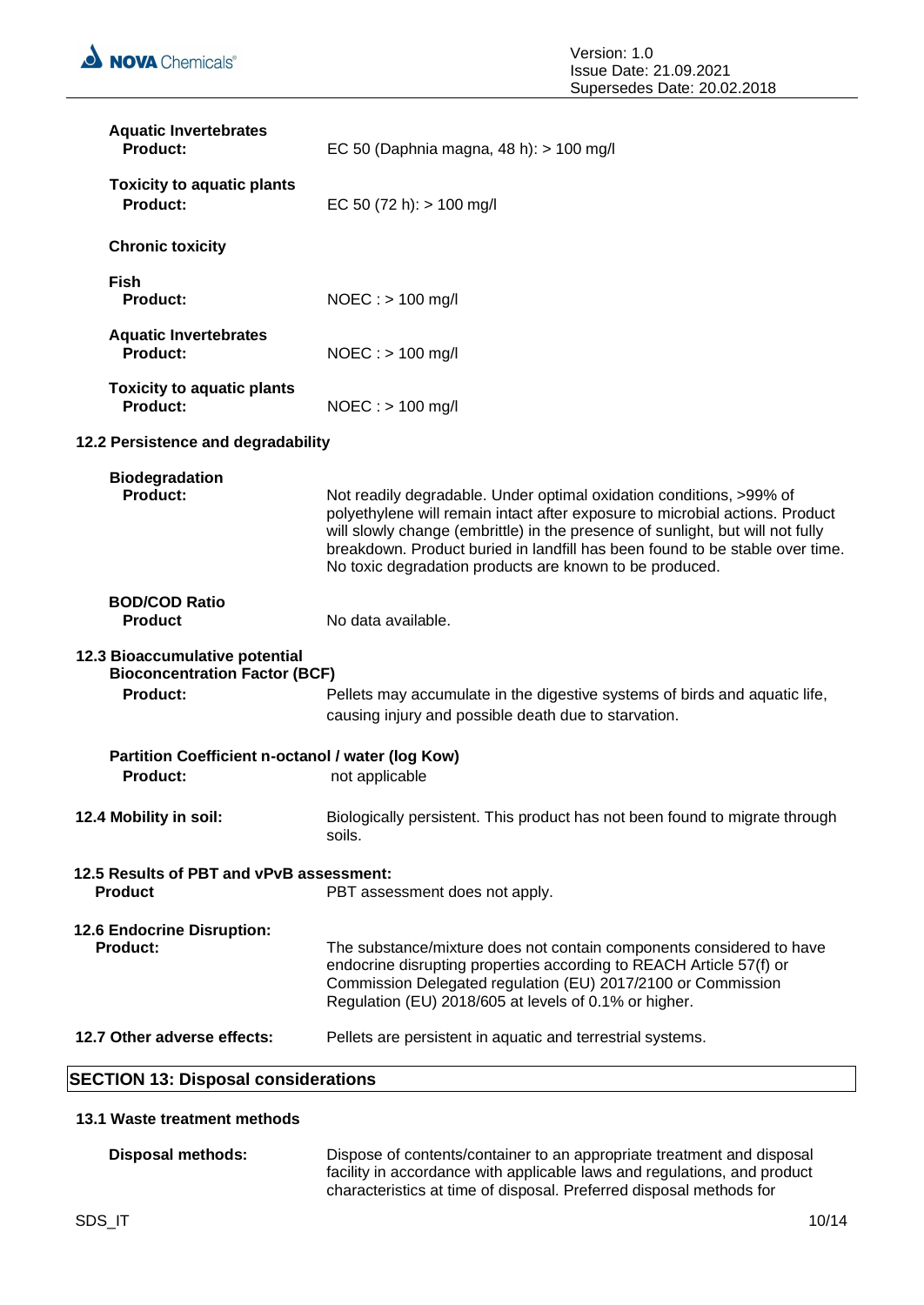

polyethylene in order of preference are: 1) clean and reuse if possible, 2) recover and resell through plastic recyclers or resin brokers, 3) incinerate with waste heat recovery and 4) landfill. DO NOT ATTEMPT TO DISPOSE OF BY UNCONTROLLED INCINERATION. Open burning of plastics at landfills should not be undertaken.

**Contaminated Packaging:** Check regional, national and local environmental regulations prior to disposal.

## **SECTION 14: Transport information**

## **ADR**

Not regulated.

#### **IMDG**

Not regulated.

## **IATA**

Not regulated.

**14.7 Transport in bulk according to Annex II of MARPOL and the IBC Code**: not applicable

## **SECTION 15: Regulatory information**

**15.1 Safety, health and environmental regulations/legislation specific for the substance or mixture:**

#### **EU Regulations**

**Regulation 1005/2009/EC on substances that deplete the ozone layer, Annex I, Controlled Substances:** none

**Regulation 1005/2009/EC on substances that deplete the ozone layer, Annex II, New Substances:**  none

**EU. Reach Annex XIV, Substances Subject to Authorization:** none

**Regulation (EU) 2019/1021 On persistent organic pollutants (recast), as amended:** none

**EU. Directive 2010/75/EU on Industrial Emissions (IPPC), Annex II, L 334/17:** none

**Regulation (EU) No. 649/2012 concerning the export and import of dangerous chemicals, Annex I, Part 1 as amended:** none

**Regulation (EU) No. 649/2012 concerning the export and import of dangerous chemicals, Annex I, Part 2 as amended:** none

**Regulation (EU) No. 649/2012 concerning the export and import of dangerous chemicals, Annex I, Part 3 as amended:** none

**Regulation (EU) No. 649/2012 concerning the export and import of dangerous chemicals, Annex V as amended:** none

**EU. REACH Candidate List of Substances of Very High Concern for Authorization (SVHC):** none

**Regulation (EC) No. 1907/2006 Annex XVII Substances subject to restriction on marketing and use:**  none

**Directive 2004/37/EC on the protection of workers from the risks related to exposure to carcinogens and mutagens at work.:** none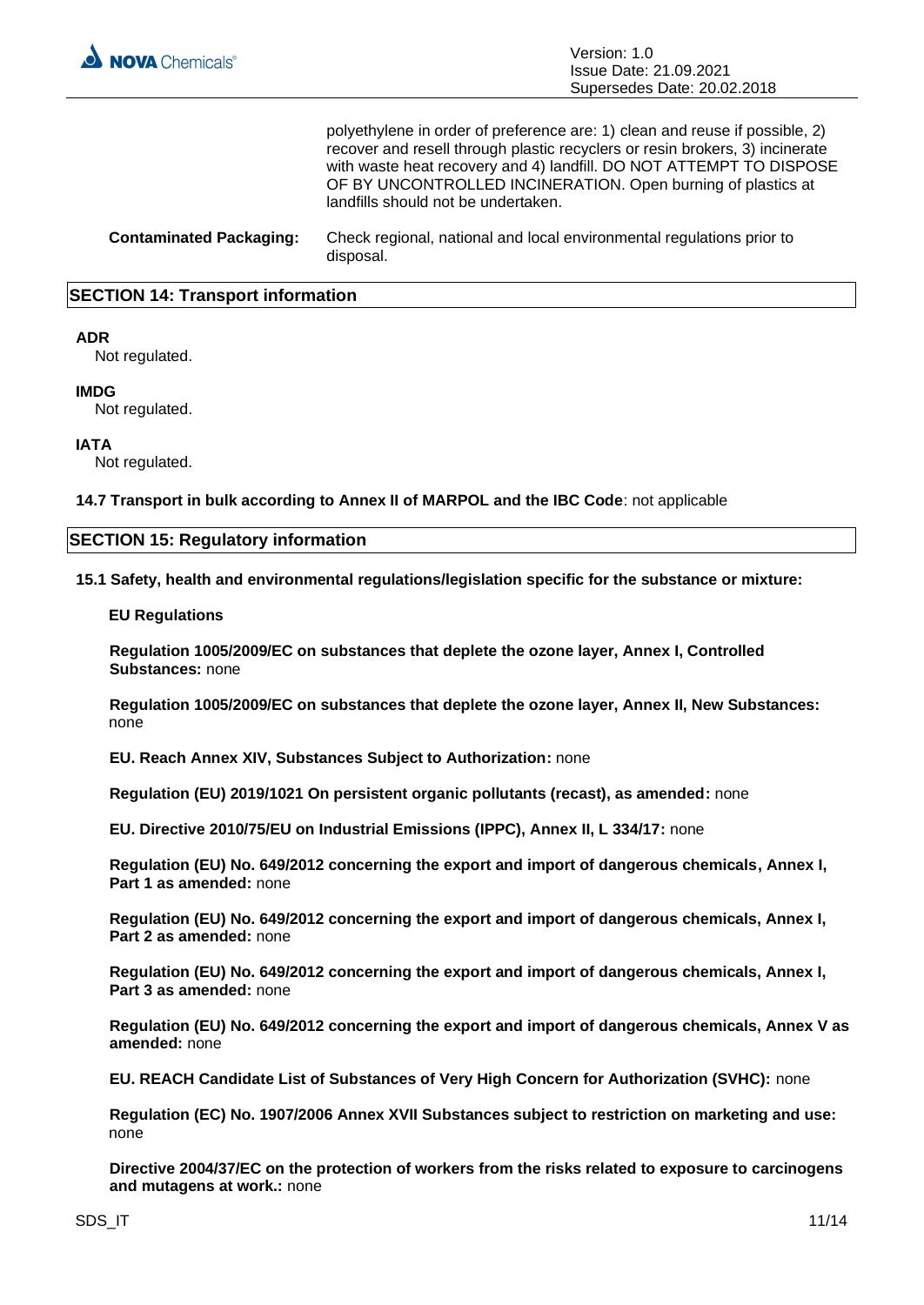

**Directive 92/85/EEC: on the safety and health of pregnant workers and workers who have recently given birth or are breast feeding.:** none

**EU. Directive 2012/18/EU (SEVESO III) on major accident hazards involving dangerous substances, as amended.:** not applicable

**EU. Regulation No. 166/2006 PRTR (Pollutant Release and Transfer Registry), Annex II: Pollutants:**  none

**Directive 98/24/EC on the protection of workers from the risks related to chemical agents at work:**  none

**15.2 Chemical safety assessment:** Not required. This product complies with the registration requirements of the REACH Regulation (EC) No 1907/2006. The component substances have been duly registered or are exempt from registration. This covers those EU importers included in NOVA Chemicals' Only Representative scheme.

| <b>SECTION 16: Other information</b>                                    |                                                                                                                                                                                                                                                                                                                                                                                                                                                                                                                                                                                                                                                                              |
|-------------------------------------------------------------------------|------------------------------------------------------------------------------------------------------------------------------------------------------------------------------------------------------------------------------------------------------------------------------------------------------------------------------------------------------------------------------------------------------------------------------------------------------------------------------------------------------------------------------------------------------------------------------------------------------------------------------------------------------------------------------|
| <b>Revision Information:</b>                                            | 21.09.2021: SDS Update                                                                                                                                                                                                                                                                                                                                                                                                                                                                                                                                                                                                                                                       |
| <b>References</b><br><b>PBT</b><br>vPvB                                 | PBT: persistent, bioaccumulative and toxic substance.<br>vPvB: very persistent and very bioaccumulative substance.                                                                                                                                                                                                                                                                                                                                                                                                                                                                                                                                                           |
| Key literature references and<br>sources for data:                      | Available on request.                                                                                                                                                                                                                                                                                                                                                                                                                                                                                                                                                                                                                                                        |
| Wording of the H-statements in sections 2 and 3<br>H315<br>H319<br>H350 | Causes skin irritation.<br>Causes serious eye irritation.<br>May cause cancer.                                                                                                                                                                                                                                                                                                                                                                                                                                                                                                                                                                                               |
| <b>Training information:</b>                                            | Suitable information on safety in handling, storage and processing the<br>product should be given to employees based on the existing information.                                                                                                                                                                                                                                                                                                                                                                                                                                                                                                                            |
| <b>Other information:</b>                                               | Exposure to the Hazardous Combustion and Decomposition Products as<br>described in the SDS, Sections 5 and 10, may be linked with various acute<br>and chronic health effects. These effects include irritation of eyes and upper<br>respiratory tract primarily from the aldehydes, breathing difficulties, systemic<br>toxicity such as liver, kidney, and central nervous system effects.                                                                                                                                                                                                                                                                                 |
|                                                                         | NOVA Chemicals has monitored worker exposures to emissions during<br>commercial-scale processing of polyethylene. Concentrations of hazardous<br>decomposition products were determined to be well below established<br>exposure limits in the workplace. "Quantitation of Employee Exposure to<br>Emission Products Generated By Commercial-Scale Processing of<br>Polyethylene" is available in the Am. Ind. Hyg. Assoc. J. 56:809-814 (1995)<br>and "Quantification of Emission Compounds Generated During Commercial-<br>Scale Processing of Advanced SCLAIRTECH™ Polyethylene" is available in<br>the Journal of Plastic Film & Sheeting Volume 26 Issue 2, April 2010. |
|                                                                         | For information on ventilation considerations for the control of volatile air<br>contaminants from polyethylene, please request a copy of NOVA Chemicals'<br>publication, "Ventilation Guidelines for Heat-Processing Polyethylene Resins".                                                                                                                                                                                                                                                                                                                                                                                                                                  |
|                                                                         | For additional information on unloading hopper cars containing plastic resins,<br>refer to NOVA Chemicals' publication, "Hopper Car Unloading Guide".                                                                                                                                                                                                                                                                                                                                                                                                                                                                                                                        |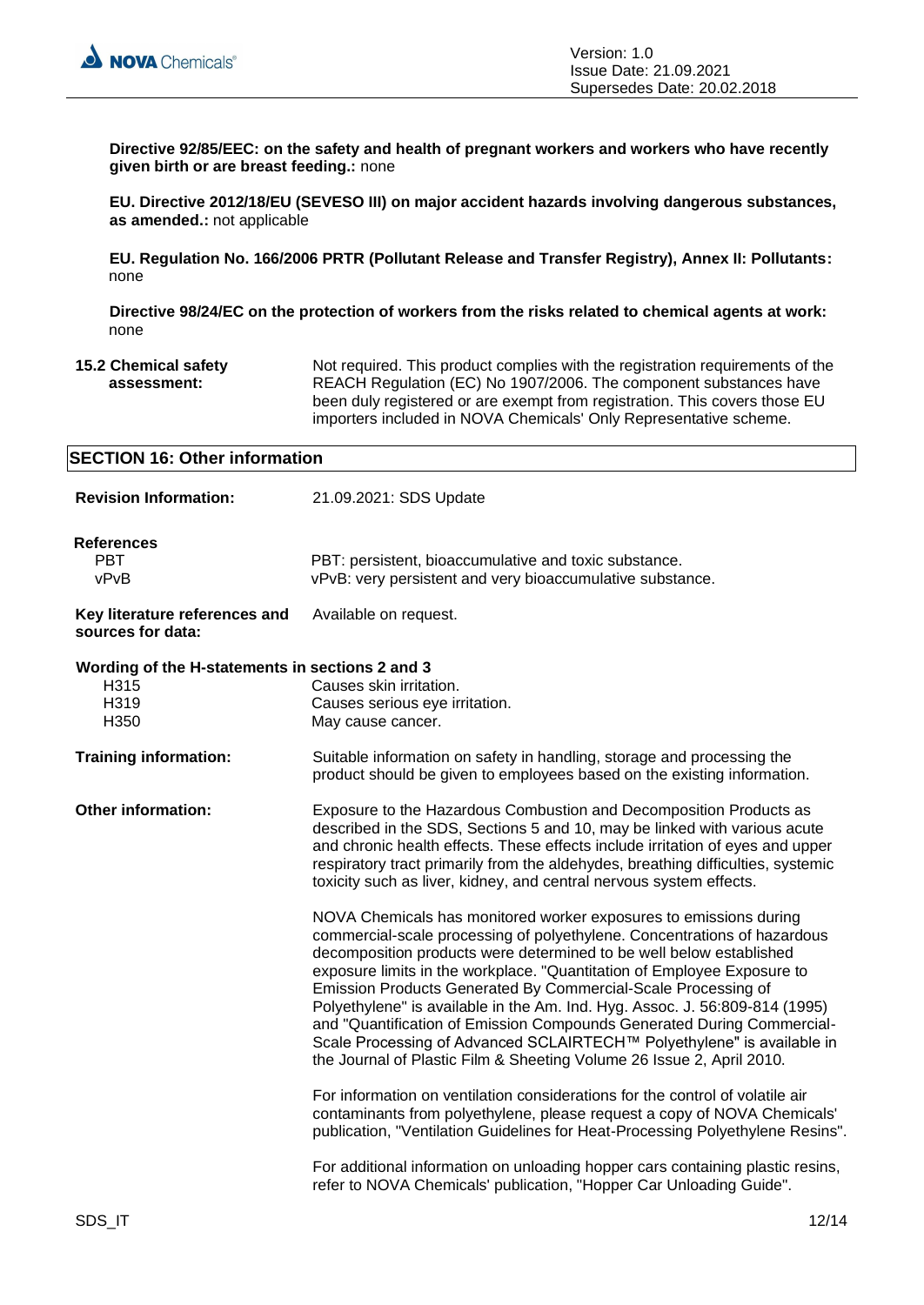|                    | For information on processing properties, selection of NOVAPOL resin<br>grades, refer to the NOVAPOL Product Data Sheets available on our web<br>site, under Products & Applications: http://www.novachemicals.com.                                                                                                                                                                                                                                                                                                                                                                                                                                                                                                                                                                                                                                                                                                                                                                                                                                                                                                                                                                                                                                                                                                                                                                                                                                                                                                                                                                                                                                                                                                                                                                                                                                 |
|--------------------|-----------------------------------------------------------------------------------------------------------------------------------------------------------------------------------------------------------------------------------------------------------------------------------------------------------------------------------------------------------------------------------------------------------------------------------------------------------------------------------------------------------------------------------------------------------------------------------------------------------------------------------------------------------------------------------------------------------------------------------------------------------------------------------------------------------------------------------------------------------------------------------------------------------------------------------------------------------------------------------------------------------------------------------------------------------------------------------------------------------------------------------------------------------------------------------------------------------------------------------------------------------------------------------------------------------------------------------------------------------------------------------------------------------------------------------------------------------------------------------------------------------------------------------------------------------------------------------------------------------------------------------------------------------------------------------------------------------------------------------------------------------------------------------------------------------------------------------------------------|
|                    | For additional information on preventing pellet loss, refer to published plastic<br>industry publications and resources under 'Operation Clean Sweep'; now<br>downloadable from the web at http://www.opcleansweep.org/.                                                                                                                                                                                                                                                                                                                                                                                                                                                                                                                                                                                                                                                                                                                                                                                                                                                                                                                                                                                                                                                                                                                                                                                                                                                                                                                                                                                                                                                                                                                                                                                                                            |
|                    | Polyethylene fines and dust particles are listed as a Class I combustible dust<br>by the National Fire Protection Association (see NFPA-68, Table F.1 (e)). For<br>additional information on control of static and minimizing potential dust and<br>fire hazards, refer to NFPA-654, "Standard for the Prevention of Fire and Dust<br>Explosions from the Manufacturing, Processing and Handling of Combustible<br>Particulate Solids, 2013 Edition".                                                                                                                                                                                                                                                                                                                                                                                                                                                                                                                                                                                                                                                                                                                                                                                                                                                                                                                                                                                                                                                                                                                                                                                                                                                                                                                                                                                               |
|                    | Explosivity testing was done on one NOVAPOL® LLDPE, one LDPE and one<br>HDPE resins with Pmax = 4.8-5.7 bar, Kst = 12-17 (bar m/s) and Minimum<br>Ignition Energy (MIE) = 1000-10,000; dust explosion class = St 1; this data<br>was obtained for polyethylene with a final particle size of 100% <250 um and<br>moisture content between 0 and 0.2%. Similar results are expected for the<br>remaining NOVAPOL® polyethylene resin grades.                                                                                                                                                                                                                                                                                                                                                                                                                                                                                                                                                                                                                                                                                                                                                                                                                                                                                                                                                                                                                                                                                                                                                                                                                                                                                                                                                                                                         |
|                    | For NOVAPOL resin grade specific information including food contact<br>compliance statements, please contact your sales representative or refer to<br>NOVA Chemicals' polyethylene Product Data Sheets.                                                                                                                                                                                                                                                                                                                                                                                                                                                                                                                                                                                                                                                                                                                                                                                                                                                                                                                                                                                                                                                                                                                                                                                                                                                                                                                                                                                                                                                                                                                                                                                                                                             |
| Key/Legend:        | ACGIH = American Conference of Governmental Industrial Hygienists; ADR = Transport of<br>Dangerous Goods by Road; ADR/RID = European Agreement of Dangerous Goods by<br>Road/Rail; CAS = Chemical Abstracts Service; DFG = Deutsche Forschungsgemeinschaft; EC50<br>= Effective Concentration 50%; EEC = European Economic Community; EU = European Union;<br>GHS = Globally Harmonized System for the Classification and Labelling of Chemicals; IARC =<br>International Agency for Research on Cancer; IATA = International Air Transport Association;<br>ICAO = International Civil Aviation Organization; IMDG = International Maritime Dangerous<br>Goods; IMO = International Maritime Organization; Kow = Octanol/water partition coefficient;<br>LC50 = Lethal Concentration 50%; LD50 = Lethal Dose 50%; LEL = Lower Explosive Limit; LFL<br>= Lower Flammable Limit; LLV = Level Limit Ceiling Limit (Sweden dust); MAK = Maximum<br>Concentration Value in the Workplace; NCEC = National Chemical Emergency Centre; NFPA =<br>National Fire Protection Association; NTP = National Toxicology Program; OEL = Occupational<br>Exposure Limit; PNOC = Particulates Not Otherwise Classified; PPE = Personal Protective<br>Equipment; REACH = Registration, Evaluation, Authorisation and Restriction of Chemical<br>Substances; RID = Transport of Dangerous Goods by Rail; SADT = Self Accelerating<br>Decomposition Temperature; SCBA = Self Contained Breathing Apparatus; SDS = Safety Data<br>Sheet; STEL = Short Term Exposure Limit; TLV = Threshold Limit Value; TWA = Time Weighted<br>Average; UEL = Upper Explosive Limit; UFL = Upper Flammable Limit; VLA-ED = Valor límite<br>Ambiental de Exposición Diaria (Environmental Exposure Daily Limit Value); VME = valeur limite<br>d'exposition (Occupational Exposure Limits) |
| <b>Issue Date:</b> | 21.09.2021                                                                                                                                                                                                                                                                                                                                                                                                                                                                                                                                                                                                                                                                                                                                                                                                                                                                                                                                                                                                                                                                                                                                                                                                                                                                                                                                                                                                                                                                                                                                                                                                                                                                                                                                                                                                                                          |
| SDS No.:           | NOVA-0029B                                                                                                                                                                                                                                                                                                                                                                                                                                                                                                                                                                                                                                                                                                                                                                                                                                                                                                                                                                                                                                                                                                                                                                                                                                                                                                                                                                                                                                                                                                                                                                                                                                                                                                                                                                                                                                          |
| Disclaimer:        | ALTHOUGH THE INFORMATION CONTAINED IN THIS DOCUMENT IS PRESENTED IN<br>GOOD FAITH, BASED ON AVAILABLE INFORMATION BELIEVED TO BE RELIABLE AT THE<br>TIME OF PREPARATION OF THIS DOCUMENT, NOVA CHEMICALS MAKES NO<br>WARRANTIES OR REPRESENTATIONS WITH RESPECT TO THE INFORMATION OR THE<br>PRODUCT/MATERIALS DESCRIBED HEREIN, AND EXPRESSLY DISCLAIMS ALL IMPLIED<br><b>WARRANTIES AND CONDITIONS (INCLUDING ALL WARRANTIES AND CONDITIONS OF</b><br>MERCHANTABILITY OR FITNESS FOR A PARTICULAR PURPOSE). NO FREEDOM FROM<br>INFRINGEMENT OF ANY PATENT OWNED BY NOVA CHEMICALS OR OTHERS IS TO BE<br><b>INFERRED. THIS INFORMATION IS SUBJECT TO CHANGE WITHOUT NOTICE. PLEASE</b><br>CONTACT NOVA CHEMICALS FOR THE MOST CURRENT VERSION OF THIS SDS. NOVA<br><b>CHEMICALS DOES NOT ASSUME RESPONSIBILITY FOR SDS OBTAINED FROM THIRD</b><br><b>PARTY SOURCES.</b>                                                                                                                                                                                                                                                                                                                                                                                                                                                                                                                                                                                                                                                                                                                                                                                                                                                                                                                                                                            |
|                    | UNLESS SPECIFICALLY AGREED OTHERWISE, NOVA CHEMICALS DOES NOT TAKE                                                                                                                                                                                                                                                                                                                                                                                                                                                                                                                                                                                                                                                                                                                                                                                                                                                                                                                                                                                                                                                                                                                                                                                                                                                                                                                                                                                                                                                                                                                                                                                                                                                                                                                                                                                  |